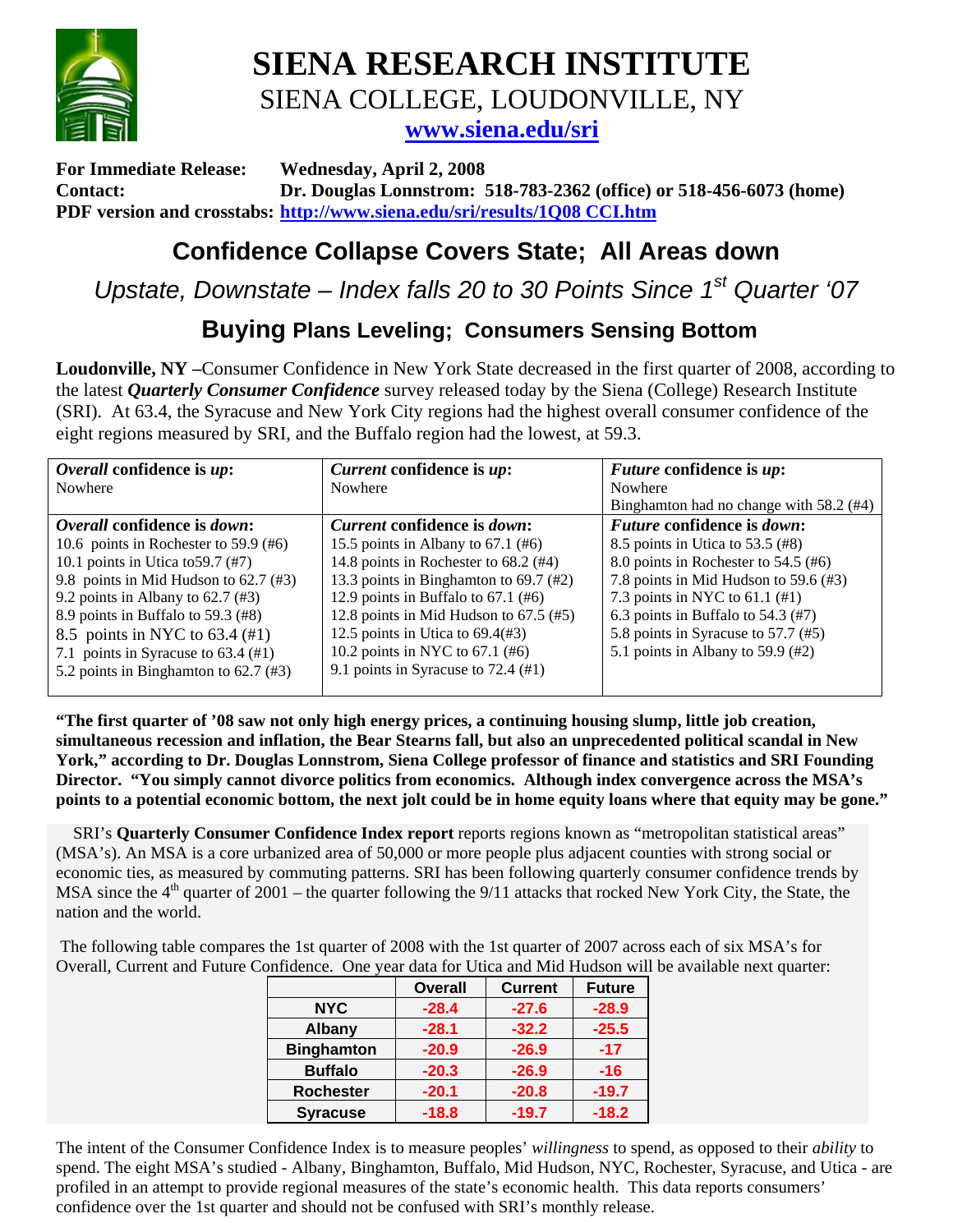## **Siena Research Institute 1st Quarter 2008 Consumer Confidence, by MSA Wednesday, April 2, 2008 Page 2 of 2**

The SRI survey measures *current* and *future* consumer confidence, which combined provides the *overall* consumer confidence.





While Consumer Confidence is reported as an i*ndex* number, the *buying plans* portion of the survey reflects the percentage of respondents who plan specific expenditures in the next six months. Of the 40 buying decisions possible across the eight MSA's, 21 or just over half were up.

| Buying Plans: 1 <sup>st</sup> Quarter 2008, by MSA |                     |                      |                      |                      |                      |                      |                      |                      |  |  |  |  |  |
|----------------------------------------------------|---------------------|----------------------|----------------------|----------------------|----------------------|----------------------|----------------------|----------------------|--|--|--|--|--|
|                                                    | <b>Albany</b>       | <b>Binghamton</b>    | <b>Buffalo</b>       | <b>Mid Hudson</b>    | <b>NYC</b>           | Rochester            | <b>Syracuse</b>      | <b>Utica</b>         |  |  |  |  |  |
| Car/Truck                                          | 12.7%               | 13.4%                | 10.7%                | 10.5%                | 9.0%                 | 10.9%                | 10.5%                | 11.2%                |  |  |  |  |  |
|                                                    | $(0.3 \text{ pts})$ | $(1.7 \text{ pts})$  | $(-1.0 \text{ pts})$ | $(-2.4 \text{ pts})$ | $(-2.3 \text{ pts})$ | $(1.2 \text{ pts})$  | $(-0.7 \text{ pts})$ | $(1.7 \text{ pts})$  |  |  |  |  |  |
| Computer                                           | 10.0%               | 6.8%                 | 6.3%                 | 12.4%                | 14.1%                | 7.8%                 | 10.0%                | 7.5%                 |  |  |  |  |  |
|                                                    | $(0.7 \text{ pts})$ | $(-3.2 \text{ pts})$ | $(-5.1 \text{ pts})$ | $(2.9 \text{ pts})$  | $(-3.3 \text{ pts})$ | $(-1.2 \text{ pts})$ | $(2.4 \text{ pt})$   | $(-3.2 \text{ pts})$ |  |  |  |  |  |
| <b>Furniture</b>                                   | 14.4%               | 14.6%                | 15.4%                | 16.1%                | 19.3%                | 11.2%                | 10.5%                | 14.6%                |  |  |  |  |  |
|                                                    | $(-3.4 \text{ pt})$ | $(1.0 \text{ pt})$   | $(0.1 \text{ pt})$   | $(-1.2 \text{ pts})$ | $(-2.1 \text{ pts})$ | $(2.7 \text{ pts})$  | $(-0.5 \text{ pts})$ | $(-0.7 \text{ pt})$  |  |  |  |  |  |
| Home                                               | 3.2%                | 4.6%                 | 2.2%                 | 4.4%                 | 4.5%                 | 2.7%                 | 2.4%                 | 3.2%                 |  |  |  |  |  |
|                                                    | $(1.2 \text{ pt})$  | $(2.4 \text{ pt})$   | $(-0.5 \text{ pt})$  | $(0.7 \text{ pt})$   | $(-0.9pt)$           | $(-0.2 \text{ pt})$  | $(0.2 \text{ pt})$   | $(0.5 \text{ pt})$   |  |  |  |  |  |
| Maj. Home                                          | 21.7%               | 19.7%                | 17.3%                | 22.6%                | 14.5%                | 19.0%                | 17.8%                | 17.5%                |  |  |  |  |  |
| Improvement                                        | $(0.5 \text{ pt})$  | $(3.9 \text{ pts})$  | $(-4.4 \text{ pts})$ | $(1.1 \text{ pts})$  | $(-1.8 \text{ pts})$ | $(4.4 \text{ pts})$  | $(0.5 \text{ pts})$  | $(1.2 \text{ pts})$  |  |  |  |  |  |

 **( )** *reflects change from previous quarter* 

**The SRI survey was conducted by random telephone calls to adults over the age of 18. The New York City index is based on an average of SRI's monthly consumer confidence surveys. Each of the other metro area indexes is based on over 400 respondents. Survey Cross-tabs and frequencies for the consumer confidence of each metro area can be found on the Web at: http://www.siena.edu/sri/results/1Q08\_CCI.htm**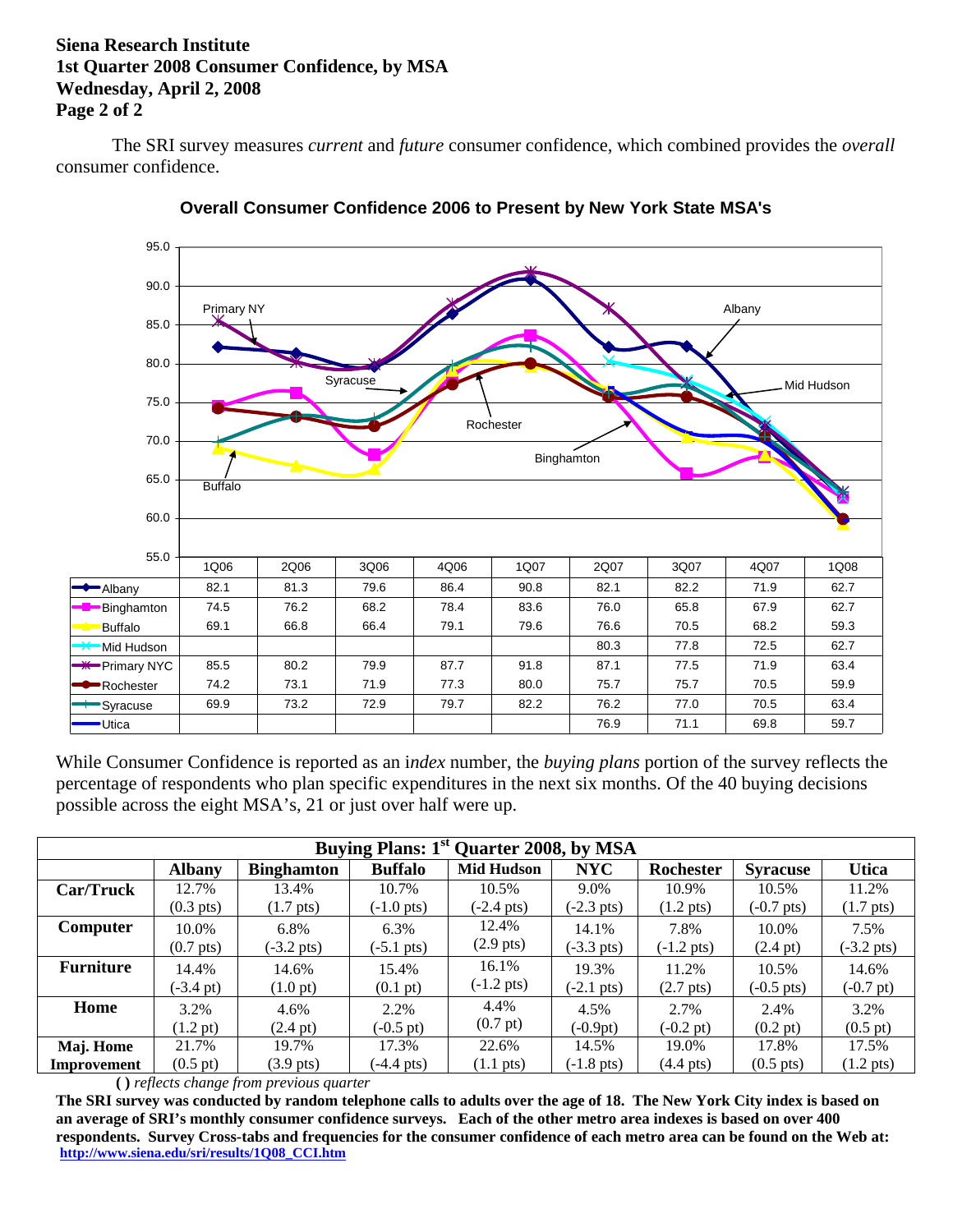| <b>1Q08</b>                   | <b>ALB</b> | <b>BIN</b> | <b>BUF</b> | <b>MDH</b> | <b>ROC</b> | <b>SYR</b> | <b>UTC</b> | <b>NYS</b> | <b>NYC</b> |
|-------------------------------|------------|------------|------------|------------|------------|------------|------------|------------|------------|
| <b>OVERALL</b>                |            |            |            |            |            |            |            |            |            |
| Car/Truck                     |            |            |            |            |            |            |            |            |            |
| Yes                           | 12.7       | 13.4       | 10.7       | 10.5       | 10.9       | 10.5       | 11.2       | 9.6        | 9.0        |
| <b>No</b>                     | 84.6       | 82.5       | 86.8       | 86.9       | 85.9       | 86.9       | 84.9       | 87.6       | 87.9       |
| Not Sure                      | 2.7        | 4.1        | 2.4        | 2.7<br>3.2 |            | 2.7        | 3.9        | 2.8        | 3.1        |
| Computer                      |            |            |            |            |            |            |            |            |            |
| Yes                           | 10.0       | 6.8        | 6.3        | 12.4       | 7.8        | 10.0       | 7.5        | 12.5       | 14.1       |
| <b>No</b>                     | 87.3       | 88.8       | 89.5       | 83.5       | 88.1       | 85.4       |            | 81.4       | 78.1       |
| Not Sure                      | 2.7        | 4.4        | 4.1        | 4.1        | 4.1        | 4.6        | 5.4        | 6.2        | 7.8        |
| <b>Furniture</b>              |            |            |            |            |            |            |            |            |            |
| Yes                           | 14.4       | 14.6       | 15.4       | 16.1       | 11.2       | 10.5       | 14.6       | 17.2       | 19.3       |
| No                            | 80.2       | 78.1       | 80.0       | 78.3       | 85.2       | 85.6       | 80.5       | 78.1       | 75.1       |
| Not Sure                      | 5.4        | 7.3        | 4.6        | 5.6        | 3.6        | 3.9        | 4.9        | 4.7        | 5.6        |
| Home                          |            |            |            |            |            |            |            |            |            |
| Yes                           | 3.2        | 4.6        | 2.2        | 4.4        | 2.7        | 2.4        | 3.2        | 3.7        | 4.5        |
| No                            | 95.6       | 92.7       | 95.6       | 92.7       | 95.9       | 96.8       | 95.1       | 93.4       | 91.0       |
| Not Sure                      | 1.2        | 2.7        | 2.2        | 2.9        | 1.5        | 0.7        | 1.7        | 2.9        | 4.5        |
| <b>Major Home Improvement</b> |            |            |            |            |            |            |            |            |            |
| Yes                           | 21.7       | 19.7       | 17.3       | 22.6       | 19.0       | 17.8       | 17.5       | 16.2       | 14.5       |
| <b>No</b>                     | 71.7       | 72.7       | 76.8       | 70.8       | 75.7       | 76.2       | 75.2       | 77.3       | 77.3       |
| Not Sure                      | 6.6        | 7.5        | 5.9        | 6.6        | 5.4        | 6.1        | 7.3        | 6.5        | 8.3        |